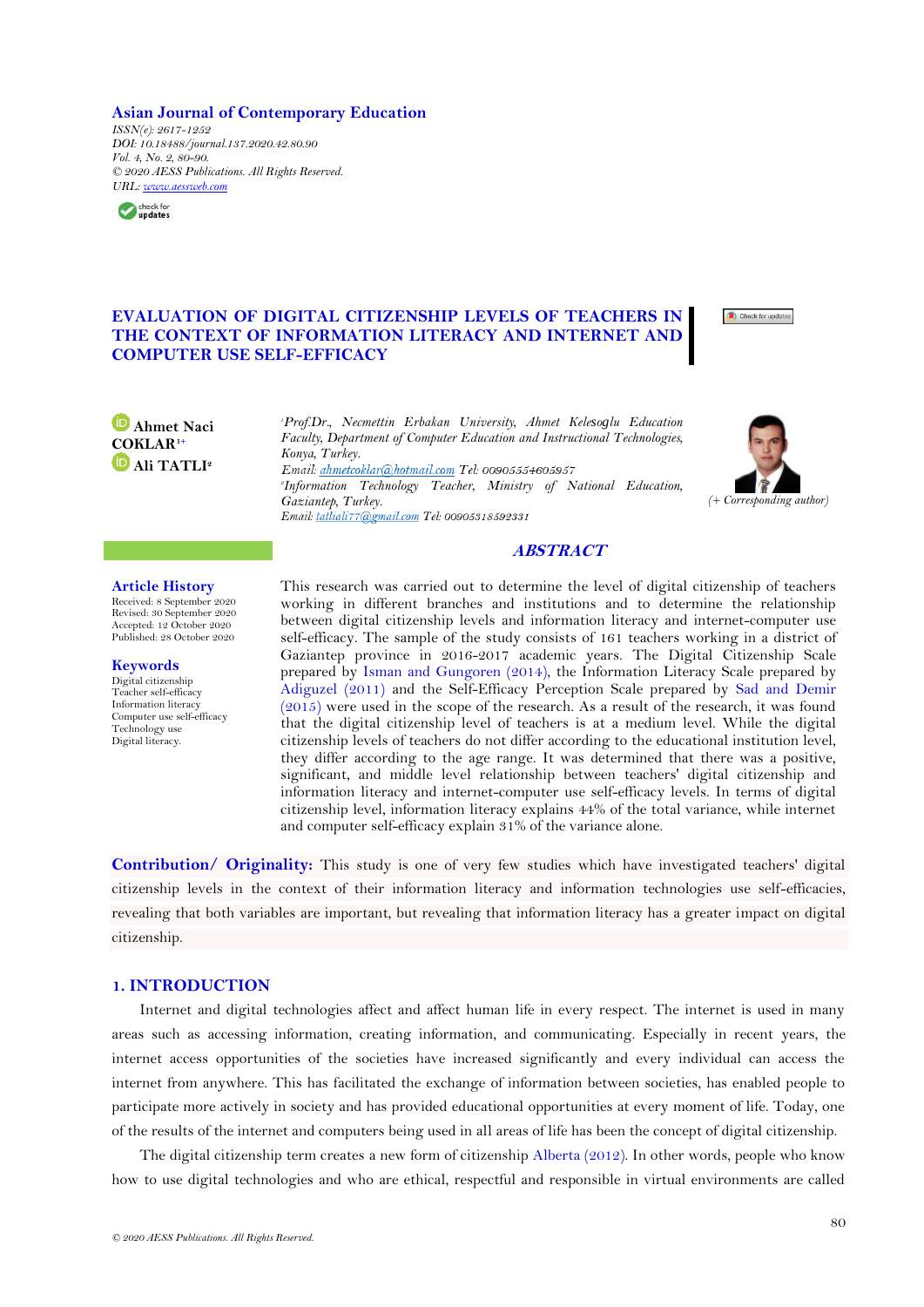digital citizens [\(Cubukcu & Bayzan, 2013\)](#page-9-3). Digital citizenship is defined as the norms of behavior associated with technology use [\(Mossberger., 2009\)](#page-10-1). Especially in recent years, with the use of technologies such as internet, computer, smart board in education, it has become necessary for students and teachers to use these technologies [\(Bowser, Davis, Singleton, & Small, 2017\)](#page-9-4). According to [Bailey and Ribble \(2007\)](#page-9-5), the concept of digital citizenship is gained from an early age. This situation reveals the need to provide an effective digital citizenship education in schools. Although developing and developing technologies have a positive effect on education, abuse of internet and computer in and out of school is increasing day by day [\(Kaya & Kaya, 2014\)](#page-9-0). In this case, students should be given the necessary training to use the internet and other technologies more consciously. [Ribble. \(2008\)](#page-10-2) has defined digital citizenship in nine dimensions. These are digital access, digital commerce, digital communication, digital ethics, digital literacy, digital health, digital law, digital rights and responsibilities and digital security. [Ribble..](#page-10-3)  [\(2011\)](#page-10-3) briefly explains these dimensions as follows;

1. Digital access is about equal distribution of technology and online resources and means to be a part of the digital society. Teachers should be aware that they can access digital technologies not only in school but everywhere and in different roles, and they must be models for their students.

2. Digital commerce is the dimension related to the electronic purchase and sale of goods and focuses on tools and assurances that assist in any form of purchase or sale in the digital field, banking or trade. In other words, related e-commerce opportunities means being aware of the risks and problems. Teachers use technology tools to guide their students' careers in the trade of the future.

3. Digital communication is electronic information exchange. All users need to know the opportunities they have in order to understand others' messages or to express themselves correctly. Teachers in the digital world should guide their students to make effective use of communication opportunities in this world.

4. Digital ethics means complying with standards of conduct and social codes of conduct in electronic environments and is concerned with the process of thinking about others when using digital devices. Teachers can incorporate these rules into the process as part of classroom rules or academic procedures when applying digital ethics rules.

5. Digital literacy is the process of having the ability to understand and use technology and usage. Digital literate students have the ability to use technology in learning-teaching processes, having the ability to use different technologies correctly, reaching the right information in digital environments, producing and sharing the right information.

6. Digital health deals with physical and psychological health issues in the digital world and expresses comfort in these issues. Despite the many opportunities and entertainment environments offered by technology, it should be known that they will be used in a way to protect health. Teachers need to know how suitable screen time and ergonomic usage conditions are, especially in their classrooms.

7. Digital law states that every action in digital media has a responsibility and is a dimension to establishing rules and policies that address issues related to the online world. As in the real world, it is necessary to create a structure in the online world to prevent damage to users using digital devices. It is important to set rules on issues such as cyberbullying, to guide the guidance units, and to follow and put into practice these processes.

8. Digital rights and responsibilities mean freedoms that everyone has in the digital world. Students should know that they have the freedom to express their opinions online, to participate in activities, but they should also respect the rights and responsibilities of other individuals. In this context, teachers should guide students that they have some opportunities both online and in the real world, but they also have responsibilities towards others.

9. Digital security refers to security measures in digital environments. Students should have the skills to understand, be aware of and prevent possible virus attacks when using their electronic devices at school or at home. Teachers should also raise their awareness in this direction.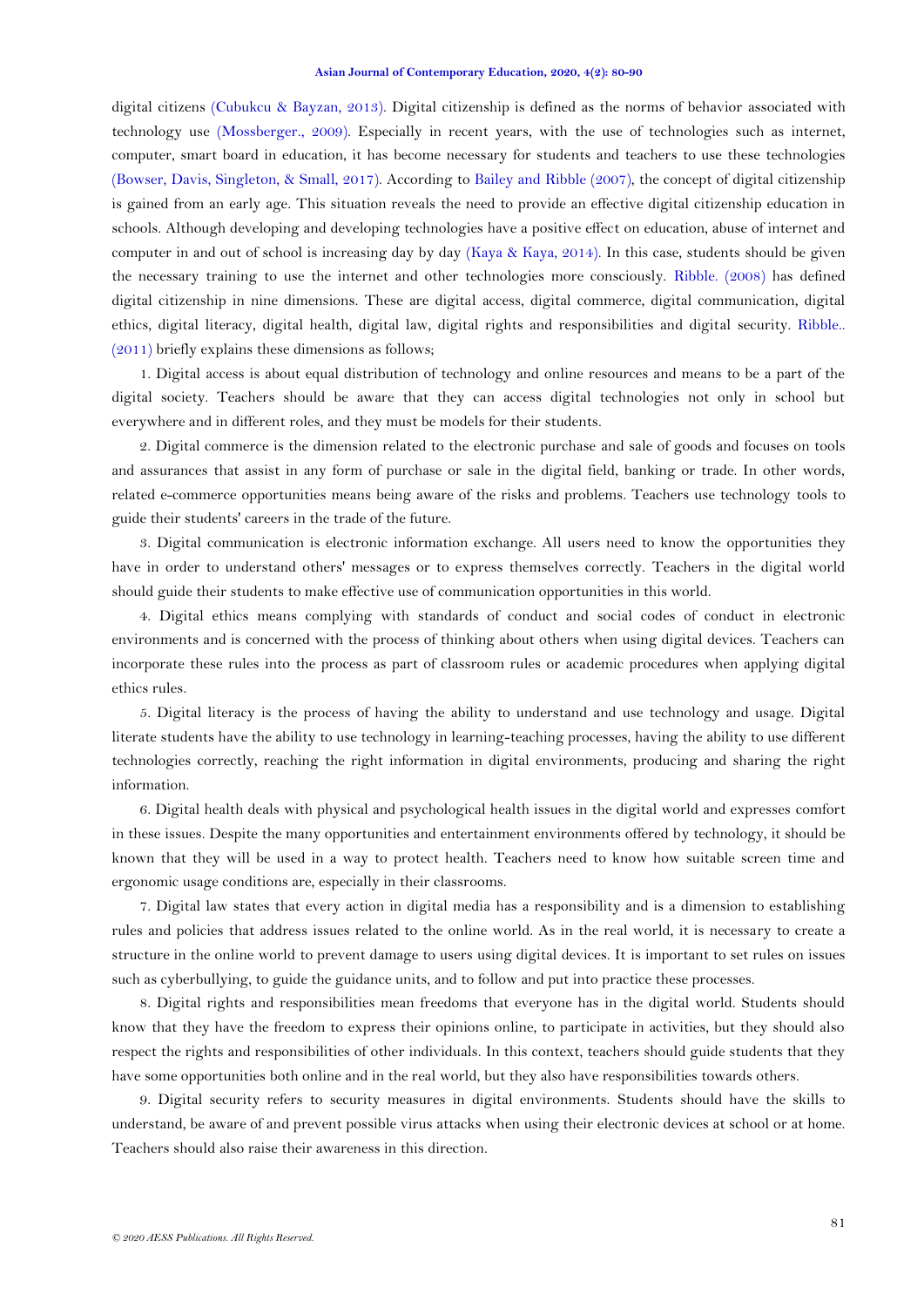The concept of information literacy was first used by [Zurkowski \(1974\)](#page-10-4); [Aldemir \(2003\)](#page-9-6). According to [Zurkowski \(1974\)](#page-10-4) people who are information literate are people who can use information resources in their work. In other words, the skills that the information literate should possess are expressed by [Zurkowski \(1974\)](#page-10-4) as "These people have the ability to access information from a wide variety of sources and tools in problem solving and decision making". [Doyle \(1994\)](#page-9-7) expresses these abilities in the form of knowing that correct information is effective in making decisions, knowing that he needs information, accessing information resources, using computers and other technologies, evaluating information, organizing information and using it in problem solving. Information literates have the ability to find, evaluate, use and transfer that information when they need it [\(Akkoyunlu &](#page-9-8)  [Kurbanoglu, 2004\)](#page-9-8). When these statements are considered in the educational environment, teachers who convey information or show ways to access information must be information literate. Their ability to use digital technologies and the internet effectively in accessing information shows that they are proficient in both digital citizenship and information literacy.

Different researches on digital citizenship have been studied. In his study, [Kocadag \(2012\)](#page-10-5) tried to determine the digital citizenship levels of prospective teachers. As a result of the study in the screening model, it was stated that 33% of the teacher candidates who participated in the research had advanced digital citizenship competencies, while about 1% of them had very low levels of digital citizenship, and it was concluded that the level of digital citizenship was higher in favor of men compared to gender. [Kaya and Kaya \(2014\)](#page-9-0) shared the conclusion that they perceive digital citizenship as digital technologies facilitating the lives of individuals as a result of their work with prospective teachers studying in the Department of Computer Education. [Bakir \(2016\)](#page-9-9) made interviews with 11 teacher candidates who were teaching teachers and reached the conclusion that pre-service teachers' perception of digital citizenship is high. In the research, it was investigated for what purposes teacher candidates used the subdimensions of digital citizenship. Pre-service teachers, digital literacy reading and writing news on the internet, digital trade shopping online, digital ethics copyrights, digital access to digital content, digital communication email and content sharing, digital health information about health on the internet, digital security virtual cryptography, digital rights and responsibilities have been found to perceive the rights owned on the internet and digital law as a restriction of freedom. When the researches are examined, it is understood that the perception of digital citizenship is a very important and important subject in education. Considering that educational institutions are of great importance in establishing the concept of digital citizenship, these studies become more important.

Information literacy encompasses many competencies from individuals' technology use culture to cognitive processes. On the other hand, computer and internet usage competencies constitute the digital context of digital citizenship. Digital citizenship requires regular and effective internet access and the ability to use technology. The activities that individuals carry out in digital environment are an important factor in terms of comparing their digital citizenship potential [\(Mossberger.., Tolbert, & Hamilton, 2012\)](#page-10-6). On the other hand, [Alberta \(2012\)](#page-9-2) states that the digital citizenship levels of today's teachers have an important place in the education process and school culture. In this respect, it was seen as a problem to reveal the digital citizenship competencies of teachers in the context of information literacy and internet and computer literacy.

### *1.1. Purpose of the Research*

The aim of this research is to determine the level of digital citizenship of teachers working at different levels and to reveal the relationship between digital citizenship and information literacy and self-efficacy of the internet and computer use. In this context, answers to the following questions were sought.

- 1) What are the teachers' digital citizenship, information literacy and internet-computer use selfefficacy levels?
- 2) Do the digital citizenship levels of teachers differ according to the working school type (kindergarten, primary school, middle school, high school) and age range?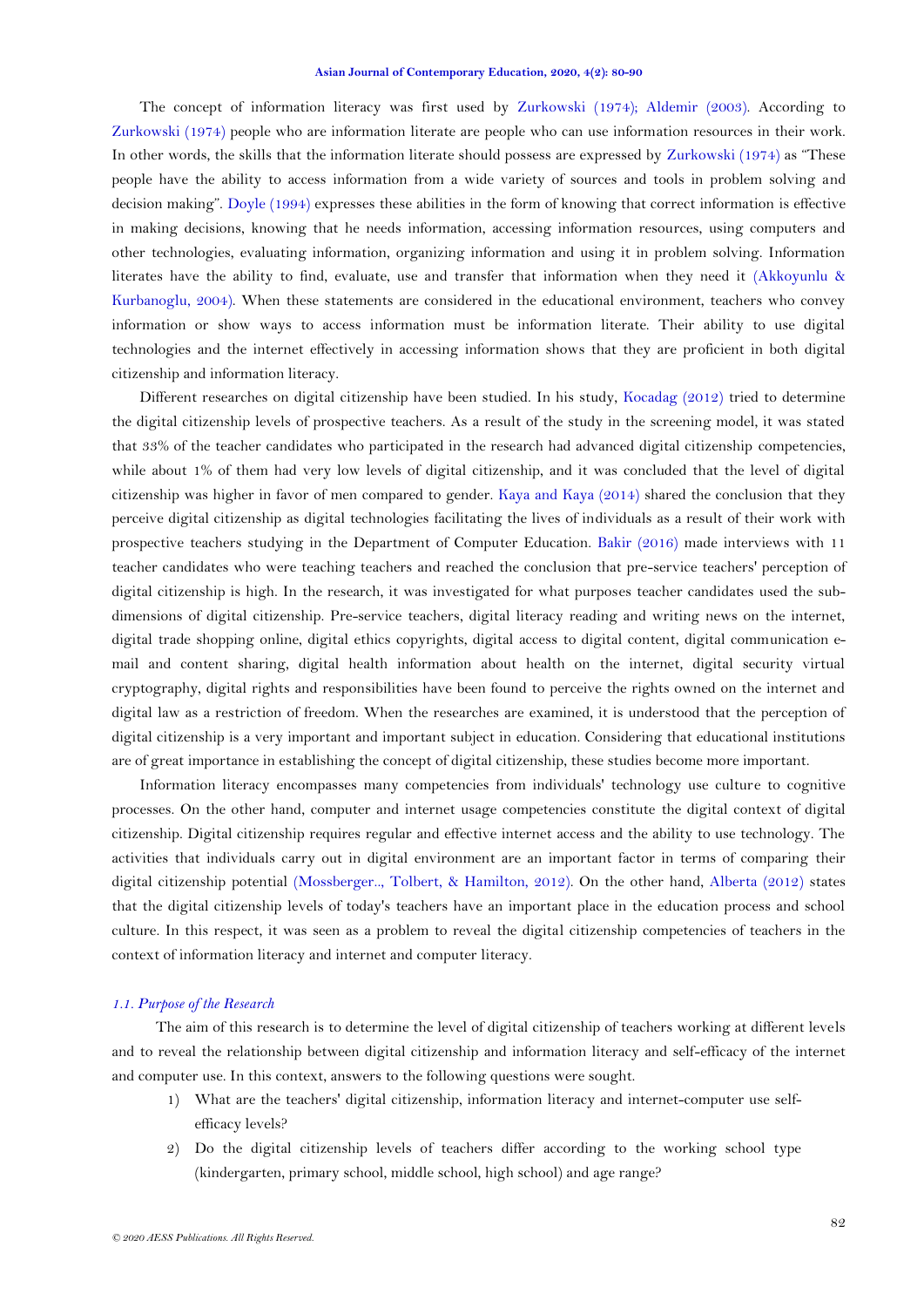- 3) Is there a significant relationship between teachers' digital citizenship levels and information literacy?
- 4) Is there a relationship between teachers' internet and computer usage levels and digital citizenship levels?

# *1.2. The Importance of Research*

Digital citizenship is expressed as an important standard among the Educators expressed by [International](#page-9-0)  [Society for Technology in Education -](#page-9-0) (ISTE) (2018). The concept of digital citizenship, expressed for today's teachers, was discussed in detail by [Ribble](#page-10-3) (2011). On the other hand, according to [Kocadag \(2012\)](#page-10-5), it is thought that the fact that our teachers have the skills required by digital citizenship will also affect the future generations and will ensure the perception of digital citizenship in students. Digital citizenship is a concept that can affect students with its leadership dimension for teachers as individuals who lead education in the classroom. [International Society for Technology in Education -](#page-9-0) (ISTE) (2018) educator (ISTE-E) standards include the importance of digital citizenship in teachers and the importance of information literacy and digital literacy in the indicators that make up this dimension, limited research on digital citizenship levels of teachers, information literacy and internet- level of digital citizenship. The fact that it is considered in the context of computer literacy makes research important.

# **2. METHOD**

In this section, research model, population and sampling, data collection tools and data analysis are given as a titles.

### *2.1. Research Model*

In this research, survey model, which is one of the quantitative research methods, was used. The survey model is a model that aims to describe an existing situation as it is [Fraenkel, Wallen, and Hyun \(2012\)](#page-9-0). Studies in the survey model are based on the collection, description and presentation of numerical data of any variable [\(Buyukozturk, Kilic Cakmak, Akgun, Karadeniz, & Demirel, 2014\)](#page-9-10).

### *2.2. Population and Sampling*

The population of the research is composed of different branch teachers working at various levels in a district of Gaziantep province in 2016-2017 academic year. It is aimed to reach nearly 550 teachers [\(Ministry of National](#page-10-7)  Education – [\(MNE\), 2017\)](#page-10-7) working in the district. Within the scope of the research based on volunteering, a questionnaire was distributed to all schools, 172 teachers were returned, and 161 participants were valid. Of the teachers participating in the research, 83 are men and 78 are women. 44% of the teachers participating in the study are aged 25 and under (n = 71), 16% are between the ages of 26-30 (n = 26) and 39% are over the age of 31 (n = 64). According to working school type, 18 of the teachers work in kindergarten, 37 in primary school, 85 in middle school and 21 in high school.

### *2.3. Data Collection Tool and Collection of Data*

In the research, it was used with a measurement tool consisting of four different parts to collect data. In the first part, personal information was received from teachers. In the second part, the digital citizenship scale, consisting of 33 items in the form of a five-point Likert type and 9 factors, was developed by [Isman and Gungoren](#page-9-0)  [\(2014\)](#page-9-0). Descriptive factor analysis was used to analyze the construct validity of the scale. Kaiser-Mayer-Olkin (KMO) coefficient and Bartlett's Test of Sphericity were used to analyze the data. Cronbach's alpha value for the scale-wide reliability coefficient is expressed as .85, and the reliability coefficient values according to the factors are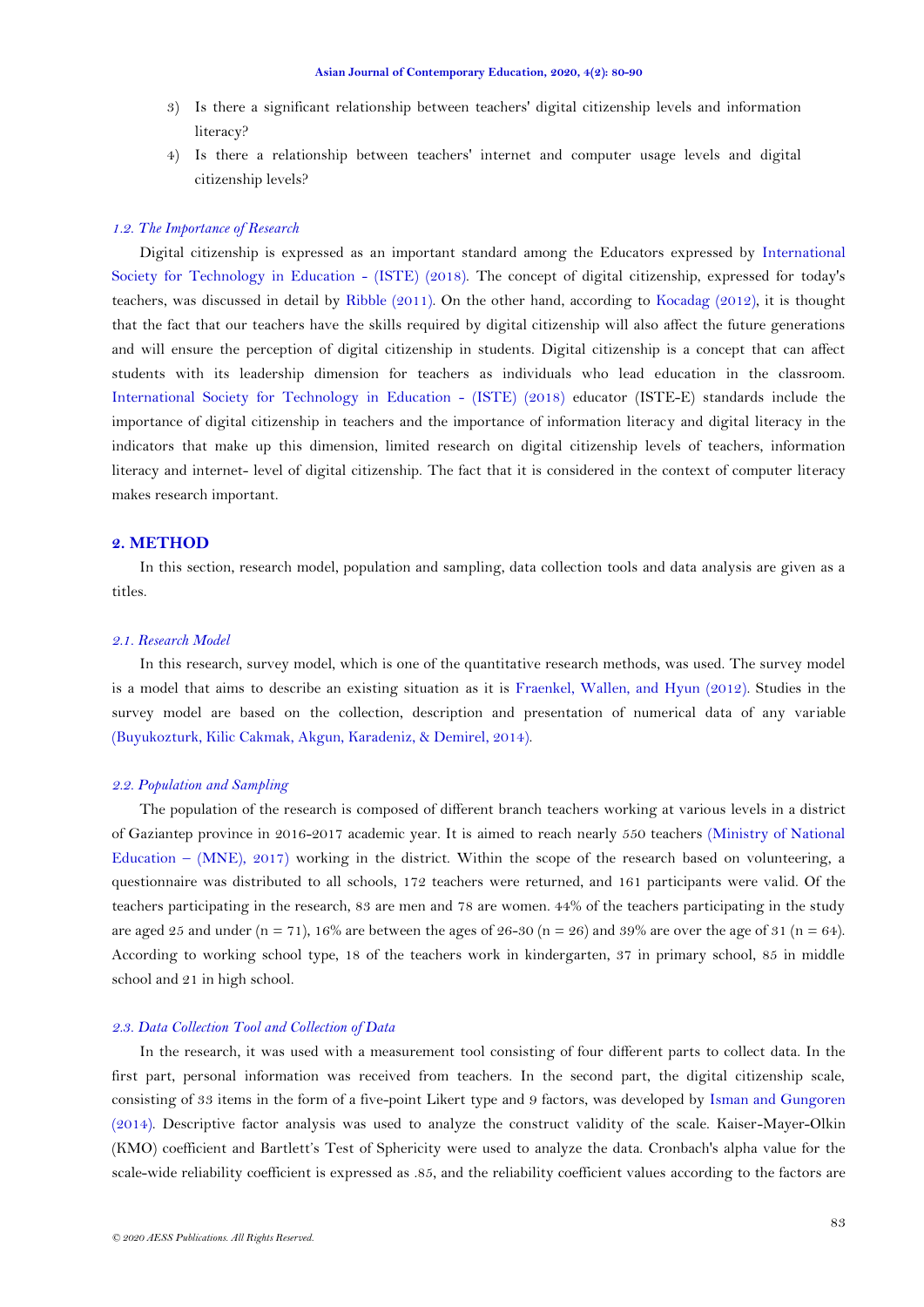<span id="page-4-1"></span>between 70 and .90. "Information Literacy Scale" developed by [Adiguzel \(2011\)](#page-9-1) was used to determine the level of teachers' information literacy. Developed with 250 university students, the scale consists of 29 items and four factors. These factors are; "Defining the need for information" consists of 8 items, "Accessing information", 11 items, "Using information", 5 items and "Ethical and legal regulations in using information" are 5 items. The Cronbach Alpha internal reliability coefficient calculated for the reliability of the scale is .92. Computer and Internet Use Self-Efficacy Perception Scale developed by [Sad and Demir \(2015\)](#page-10-0) was used as the last measurement tool. During the development of the measurement tool consisting of 2 dimensions and 16 items, exploratory factor analysis was performed with 250 teachers, and confirmatory factor analysis was performed with 328 teachers. As a result of the analysis, the mean variance explanation rates of the items were calculated as 69% for the computer selfefficacy perception factor and 67% for the internet self-efficacy perception factor. Cronbach Alfa and Guttman twohalf reliability coefficients regarding the reliability of scale items in terms of internal consistency were calculated as .93 and .90 for Internet use self-efficacy perception factor and .943 and .92 respectively for computer skills selfefficacy perception factor, respectively. It was used with the permission of using all measuring instruments.

#### *2.4. Data Analysis*

In the transfer of the data to the computer environment, the digital citizenship and information literacy scales consisting of five-point Likert items were scored as "1-Strongly Disagree", "2-Disagree", "3-Undecided", "4-Agree", "5-Completely Agree". In the scoring of computer and internet use self-efficacy items consisting of ten-point Likert items, a scoring was given as 1 - I'm absolutely sure I can't do it" and "10-I'm absolutely sure I can do it". Since there are adverse items in the scoring of items in the digital citizenship scale, reverse scoring was made in order to facilitate the interpretation. In order to interpret teachers' opinions about digital citizenship level, information literacy and computer-internet usage self-efficacy (maximum available value - minimum available value) / evaluation interval (low, medium and high- 3) formula, following evaluation conditions were determined [Table 1.](#page-4-0)

<span id="page-4-0"></span>

| Digital citizenship and<br>information literacy assessment<br>range (5-point likert) | Computer and internet use<br>self-efficacy assessment range<br>(10-point likert) | <b>Evaluation Criteria</b> |
|--------------------------------------------------------------------------------------|----------------------------------------------------------------------------------|----------------------------|
| $1,00 - 2,33$                                                                        | $1,00 - 4,00$                                                                    | Low Level                  |
| $2,34 - 3,66$                                                                        | $4,01 - 7,00$                                                                    | Middle Level               |
| $3,67 - 5,00$                                                                        | $7,01 - 10,00$                                                                   | High Level                 |

**Table-1.** Criteria for teachers to evaluate digital citizenship, information literacy and computer and internet use self-efficacy.

Descriptive statistics arithmetic mean and standard deviation were used to determine teachers' digital citizenship levels, information literacy levels, computer and internet usage self-efficacy overall and their subdimensions. In order to determine the level of digital citizenship according to the age level and working school type, the parametricity test was carried out, the difference between the groups was determined with the Kruskal Wallis H test, which is the non-parametric test, and the difference between the groups was determined with the Mann Whitney U test comparison between groups was examined. Finally, the Pearson Moments Product correlation value was used to determine the relationship between teachers' digital citizenship levels, information literacy and computer-internet usage self-efficacy.

SPSS 22.0 (Statistical Package for the Social Sciences) package program was used in the analysis of all data, and the level of significance was taken as .05.

### **3. FINDINGS AND COMMENTS**

Findings regarding the digital citizenship, information literacy and computer-internet literacy levels of teachers are given as a title.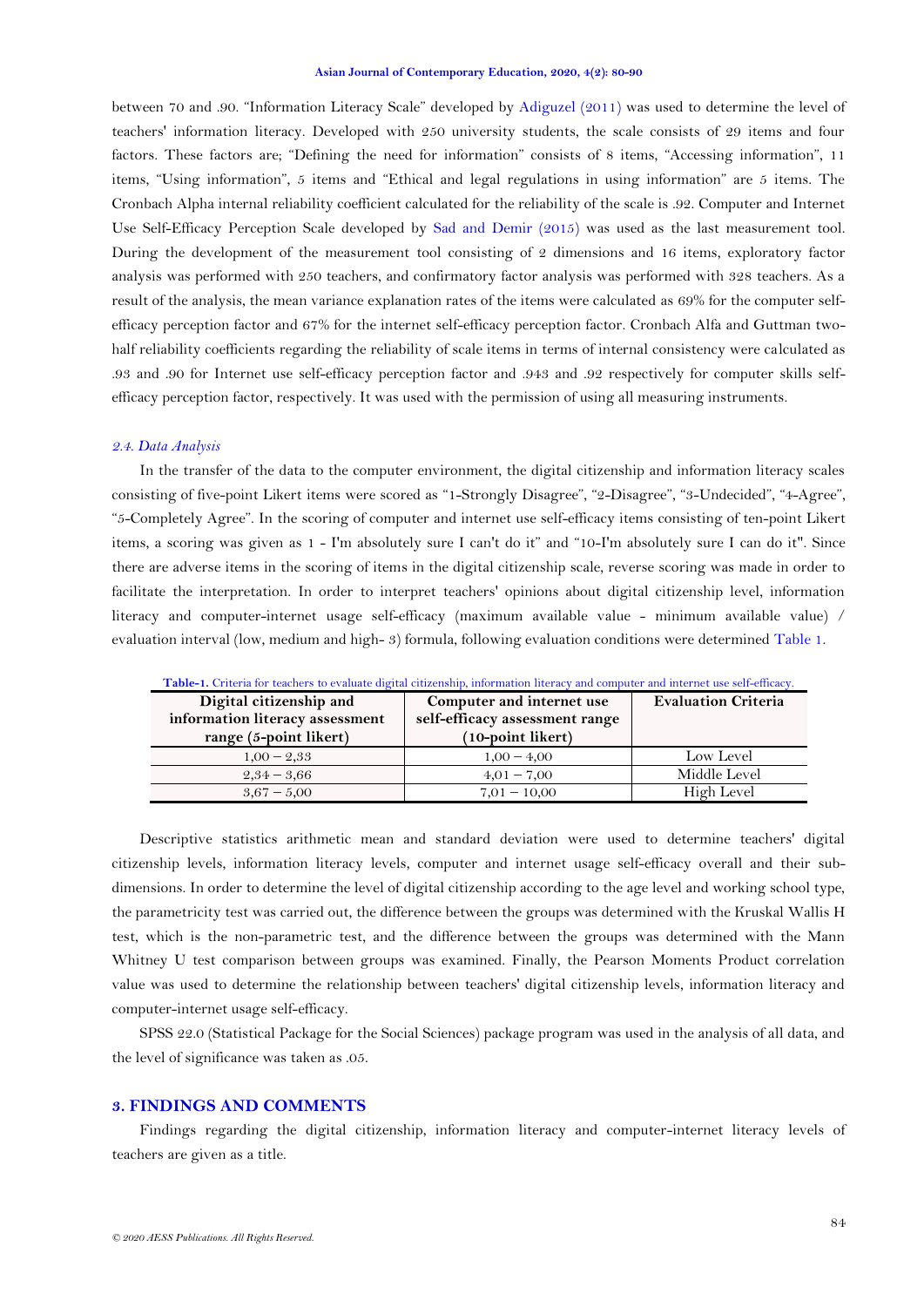### <span id="page-5-0"></span>*3.1. Digital Citizenship, Information Literacy and Computer and Internet Use Self-Efficacy Levels of Teachers*

The data of 161 teachers who participated in the research to determine the digital citizenship levels of the teachers were analyzed and the results obtained are given [Table 2.](#page-4-1)

| <b>Table-2.</b> Descriptive statistics for teachers digital citizenship level scores (n=101). |         |       |        |
|-----------------------------------------------------------------------------------------------|---------|-------|--------|
| <b>Factors</b>                                                                                | $\rm X$ | Sd    | Level  |
| Digital Literacy                                                                              | 3,60    | .748  | Middle |
| Digital Law                                                                                   | 4,43    | ,649  | High   |
| Digital Rights and Responsibilities                                                           | 4,06    | ,674  | High   |
| Digital Communication                                                                         | 3,79    | ,817  | High   |
| Digital Security                                                                              | 3,52    | ,808  | Middle |
| Digital Commerce                                                                              | 3,70    | 1,029 | High   |
| Digital Access                                                                                | 3,85    | ,736  | High   |
| Digital Ethics                                                                                | 3,75    | ,597  | High   |
| Digital Health                                                                                | 3,00    | ,906  | Middle |
| Digital Citizenship General                                                                   | 3,60    | ,748  | Middle |

**Table-2.** Descriptive statistics for teachers' digital citizenship level scores (n=161).

When [Table 2](#page-4-1) is examined, it is seen that the digital citizenship level of teachers is at middle level ( $\overline{X}$ = 3.60) Similarly, when examined in terms of factors, digital law ( $\overline{X}$ =4.43), digital rights and responsibilities ( $\overline{X}$ =4.06) digital access ( $\overline{X}$ = 3.85), digital communication ( $\overline{X}$ =3.79), digital ethics ( $\overline{X}$ = 3.75) and digital commerce ( $\overline{X}$ = 3.70), it can be seen that they have a high level of digital citizenship competencies. On the other hand, it can be stated that they have a middle level of digital citizenship competence in terms of digital literacy ( $\overline{X}$ =3.60), digital security ( $\overline{X}$ = 3.52) and digital health ( $\overline{X}$ =3.00). Within the scope of the research, the relationship between teachers and the idea

that information literacy may have an impact on digital citizenship levels was investigated, and their responses to the relevant measurement tools were firstly analyzed to determine information literacy Table 3.

| <b>Sub Dimensions</b>                              |      | Sd    | Level |
|----------------------------------------------------|------|-------|-------|
| Defining Information Requirement                   | 4,00 | .578  | High  |
| Accessing Information                              | 4,00 | .603  | High  |
| Using Information                                  | 4,01 | .615  | High  |
| Ethical and Legal Regulations in Using Information | 4,14 | .577  | High  |
| <b>Information Literacy General</b>                | 4,03 | , 551 | High  |

**Table-3.** Descriptive statistics about information literacy and its sub-dimensions (n=161)

When Table 3 is analyzed, it is seen that the teachers who participated in the research had a high level of information literacy  $(\overline{X} = 4.03)$ . When the results obtained from the information literacy scale are analyzed in terms of sub-factors, Defining Information Requirement ( $\overline{X}$ =4.00), Accessing Information ( $\overline{X}$ =4.00), Using Information  $(\overline{X} = 4.01)$  and Ethical and Legal Regulations in Using Information ( $\overline{X} = 4.14$ ) It is also seen that they have a high level of information literacy competencies. With the thought that digital citizenship may require technical knowledge and skills, the computer and internet usage self-efficacy of the teachers were also investigated and the findings obtained are given in the table below [Table 4.](#page-5-0)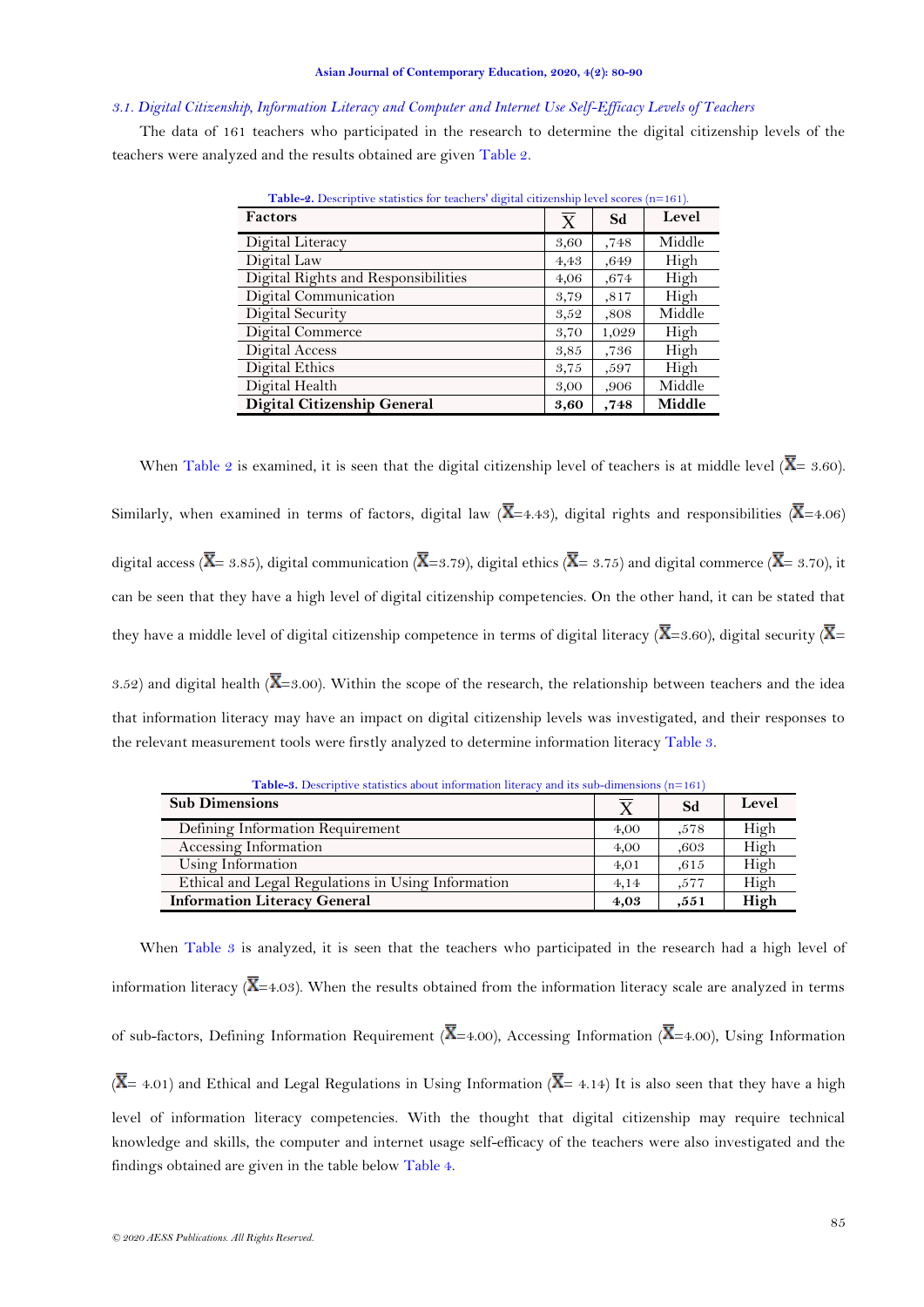| <b>Sub Dimensions</b>                             |      | Sd    | Level |
|---------------------------------------------------|------|-------|-------|
| Computer Use Self-Efficacy                        | 8,46 | 1,828 | High  |
| Internet Use Self-Efficacy                        | 8,26 | 1,756 | High  |
| Computer and Internet Usage Self-Efficacy Overall | 8,36 | 1,705 | High  |

**Table-1.** Computer and internet use self-efficacy levels of teachers (n=161)

According to the results of the research, it is seen that the computer use self-efficacy of teachers is high  $(\overline{X})$ 8.46). The fact that teachers' computer use self-efficacy scores are quite high shows that they trust them in this regard. Similarly, according to Table 3, it is seen that teachers' Internet Use Self-efficacy levels ( $\overline{X}$ =8.26) are high. This shows that teachers trust themselves in using the internet and they have many skills in the virtual environment.

# *3.2. Digital Citizenship Levels According to the School Type and Age Range of Teachers*

Within the scope of the research, it has been investigated whether the level of digital citizenship has been differentiated according to the types of schools and age range that teachers work, and the results of the analysis are given i[n Table 5.](#page-6-0)

<span id="page-6-0"></span>

| <b>Table-5.</b> Digital citizenship levels of teachers based on the working school type and age ranges |                     |    |    |           |    |                               |         |                   |
|--------------------------------------------------------------------------------------------------------|---------------------|----|----|-----------|----|-------------------------------|---------|-------------------|
|                                                                                                        |                     | n  |    | Mean rank | df | $\chi^{\scriptscriptstyle 2}$ |         | <b>Difference</b> |
|                                                                                                        | Kindergarten        | 18 |    | 84,08     |    | .657                          | ,883    |                   |
| Working<br>school                                                                                      | Primary school      | 37 |    | 76,96     |    |                               |         |                   |
| Type                                                                                                   | Middle School       | 85 |    | 80,74     |    |                               |         |                   |
|                                                                                                        | High school         | 21 |    | 86,55     |    |                               |         |                   |
| Age range                                                                                              | A-25 and younger    |    | 71 | 90,61     | 9  | 6,941                         | $.031*$ | $A-B$             |
|                                                                                                        | $B-26-30$ years old | 26 |    | 63,87     |    |                               |         |                   |
|                                                                                                        | C-31 and older      |    | 64 | 77,30     |    |                               |         |                   |
|                                                                                                        |                     |    |    |           |    |                               |         |                   |

**Table-5.** Digital citizenship levels of teachers based on the working school type and age ranges

Note: \* p<.05.

The results of the Kruskal Wallis test conducted to determine the difference of digital citizenship levels according to the type of institutions they work in are given in [Table 5.](#page-6-0) The results of the analysis show that the digital citizenship levels of teachers do not differ according to the level of education they work  $\llbracket \chi^2_{(3)} = .657, p > .05 \rrbracket$ . This finding shows that digital citizenship levels do not differ according to the level of education that teachers work, and that teachers in each institution have an equal level of digital citizenship.

When the findings regarding the difference of digital citizenship level according to the age of the teachers are examined, it can be seen in Table 5 that there is a difference according to the age groups. Kruskal Wallis test results reveal that teachers' general digital citizenship levels differ according to age group  $[\chi^2_{(2)}=6.941, p<.05]$ . According to the results of the Mann Witney U test conducted to determine the difference between the groups, there is a difference between the groups under the age of 25 and between the ages of 26-30.

## *3.3. The Relationship between Teachers' Digital Citizenship Levels and Information Literacy*

<span id="page-6-1"></span>The relationship between teachers' digital citizenship levels and information literacy has been analyzed and the results obtained are given in [Table 6.](#page-6-1)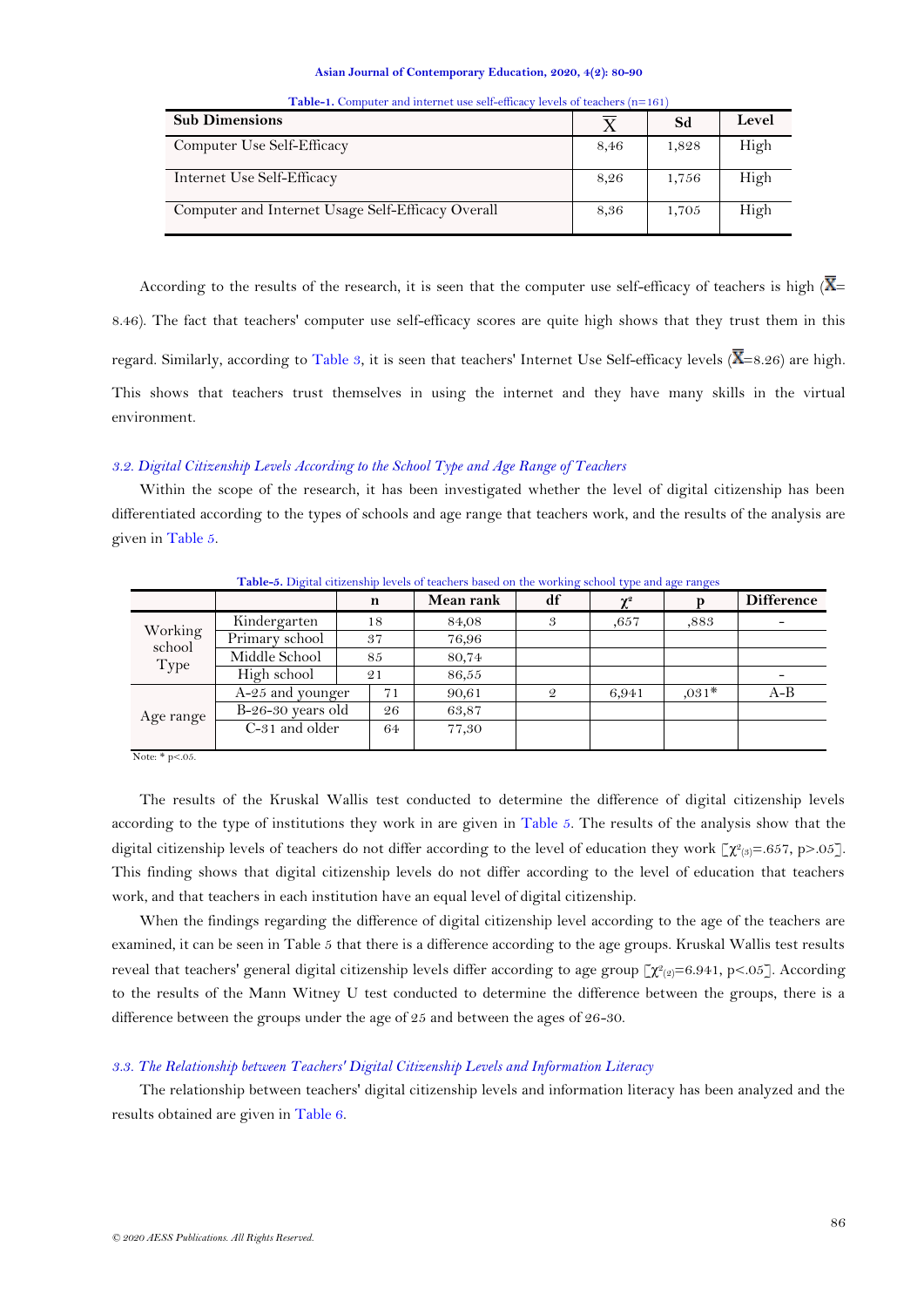|                                   | <b>Defining Information</b><br>Requirement | Accessing<br>Information | Using<br>Information | <b>Ethical and Legal</b><br>Regulations<br>in Using<br>Information | Information<br>Literacy<br>General |
|-----------------------------------|--------------------------------------------|--------------------------|----------------------|--------------------------------------------------------------------|------------------------------------|
| Digital<br>Citizenship<br>General | $.617***$                                  | $0.696***$               | $,556***$            | $,488^{**}$                                                        | $,666^{**}$                        |

|  |  | Table-2. Relationship between digital citizenship level and information literacy and factors |  |
|--|--|----------------------------------------------------------------------------------------------|--|
|  |  |                                                                                              |  |

Note: \*\*p<0.01.

When Table  $6$  is examined, it is seen that there is a positive, significant and middle level relationship between the digital citizenship levels of the teachers participating in the research and information literacy ( $r =$ 0.666,  $p \le 0.01$ ). According to these values, it can be said that as the literacy levels of teachers increase, their digital citizenship levels increase. In addition, the determination coefficient, the variance value, is calculated as  $r^2=0.44$ . Accordingly, 44% of teachers' digital citizenship levels are caused by information literacy levels. Among the subfactors of information literacy and digital citizenship levels of teachers participating in the research, "Defining information needs" (r=0.617, p<0.01), "Accessing information" (r=0.696, p <0.01), "Using information" (r=0.556,  $p\leq 0.01$ ) and "Ethical and legal regulations in using information" ( $r=0.488$ ,  $p\leq 0.01$ ), it is seen that there is a positive, significant and medium level relationship between all sub-dimensions. It can be said that as the scores obtained from all sub-factors increase, the digital citizenship levels of teachers will increase.

## *3.4. The Relationship between Teachers' Digital Citizenship Levels and Computer-Internet Usage Self-Efficacy*

Finally, the relationship between teachers' digital citizenship levels and computer-internet usage self-efficacy was analyzed, and the results are given in [Table 7.](#page-7-0)

<span id="page-7-0"></span>

| <b>Table-7.</b> Relationship between digital citizenship and computer and internet usage self-efficacy levels. |                                         |                                   |                                                                    |  |  |  |  |
|----------------------------------------------------------------------------------------------------------------|-----------------------------------------|-----------------------------------|--------------------------------------------------------------------|--|--|--|--|
|                                                                                                                | Computer Usage Self-<br><b>Efficacy</b> | Internet Usage<br>Self-Efficacy 1 | <b>Computer and Internet</b><br><b>Usage Self-Efficacy General</b> |  |  |  |  |
| Digital Citizenship General                                                                                    | $.510**$                                | $.552**$                          | $.558**$                                                           |  |  |  |  |
| <b>AT AMA AND</b>                                                                                              |                                         |                                   |                                                                    |  |  |  |  |

Note: \*\*p<0.01.

When [Table 7](#page-7-0) is examined, it is seen that there is a significant, positive and middle level relationship between internet and computer use self-efficacy and digital citizenship levels of teachers participating in the study  $(r=0.558,$  $p$  <0.01). R2 = 0.31 as the amount of variance explained by the variables. In other words, 31% of the digital citizenship levels of teachers arise from computer and internet usage self-efficacy. This means that as the internet and computer usage levels of teachers increase, their level of digital citizenship will increase.

Similarly, teachers' digital citizenship level is positive between the computer use self-efficacy factor (r=0.510, p  $\leq 0.01$  and the internet use self-efficacy factor (r=0.552, p  $\leq 0.01$ ), which are the factors of the internet and computer use self-efficacy scale. It is observed that there is a directional, meaningful and medium level relationship. According to these findings, it can be said that increasing the levels of computer use and internet use of teachers will increase their digital citizenship levels.

### **4. RESULTS AND DISCUSSION**

In the research, the digital citizenship levels of the teachers were found at a middle level. [Gormez \(2017\)](#page-9-0); [Kocadag \(2012\)](#page-10-5) and [Yang and Chen \(2010\)](#page-10-8) achieved similar results in their research, stated that teachers' digital citizenship level is middle level in general, and they also suggested that teachers should be given training to increase their digital citizenship level. When analyzed in terms of the sub-dimensions of digital citizenship, teachers have high levels of digital law, digital rights and responsibilities, digital access, digital communication, digital ethics and digital commerce, and medium level of digital citizenship in digital literacy, digital security and digital health.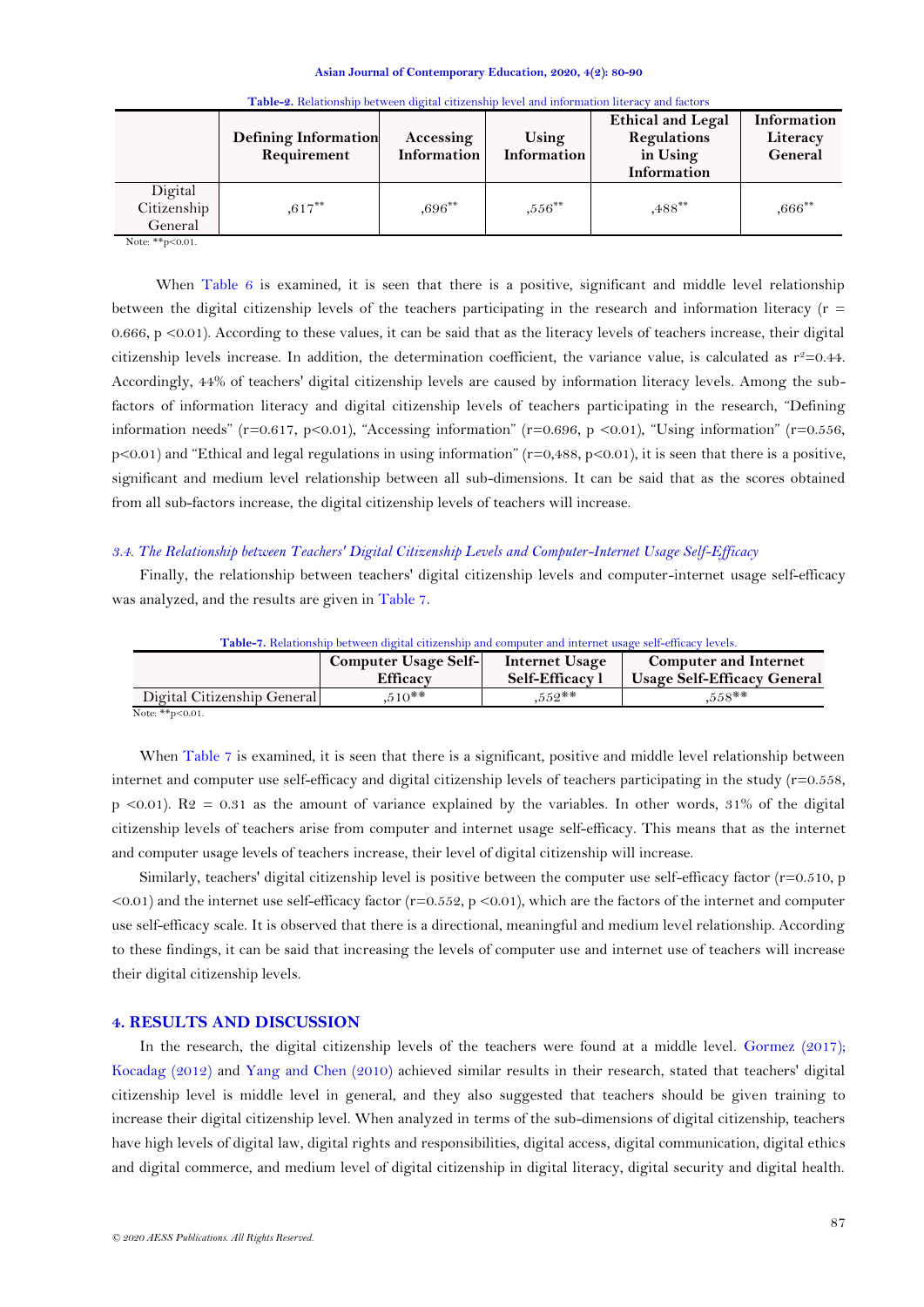Similar to the result of the research, [Arcagok \(2020\)](#page-9-11) stated that teachers have different levels of competencies in terms of digital citizenship sub-dimensions. This difference may be due to individuals' perception of internet risk and their experience of using internet. [Cubukcu and Bayzan \(2013\)](#page-9-3) emphasize the perceived internet risks and internet usage experience on digital citizenship perception. In this regard, the difference in the perceptions of individuals about the use of the internet may have caused different levels of digital citizenship in the subdimensions. In addition, e-government applications, which have become widespread in recent years, may have increased the digital citizenship competencies of digital citizenship such as rights and responsibilities, law, and communication. On the other hand, [Bardakci, Akyüz, Samsa-Yetik, and Keser \(2014\)](#page-9-12) state that sociocultural characteristics are also important in acquiring digital citizenship skills. In this respect, it can be said that the events occurring in the living environments of teachers may have affected their awareness and therefore there are differences in terms of sub-dimensions. The working school type of teachers does not affect their level of digital citizenship. It can be said that teachers working at different levels have equal digital citizenship. In their research, [Bakir \(2016\)](#page-9-9); [Kocadag \(2012\)](#page-10-5) and [Sakalli \(2015\)](#page-10-9) stated that the pre-service teachers digital citizenship levels were higher than the teachers in other branches, while [Gormez \(2017\)](#page-9-0) concluded that teachers' perception of digital citizenship did not differ according to the branch variable. [Lindsey \(2015\)](#page-10-10) states that opportunities offered to teachers may affect their digital citizenship levels. The fact that the research was conducted in a small district, the opportunities provided on the use of technology and the educational opportunities provided, may have prevented the difference from appearing according to the level of education they work at.

The age range was an important factor affecting the digital citizenship levels of teachers. Teachers in the age group of 25 and under have a higher level of digital citizenship than teachers in the age group of 26-30. This can be explained by the professional seniority year and technology use competencies. [Ribble, Bailey, and Ross](#page-10-11) (2004) state that new teachers can be at a higher level than others. Similarly, according to Turkish Statistical Institute (TSI) Households, using Information Technologies in Households, individuals between the ages of 16-24, are in the first place with 68% in terms of computer usage and 87% in terms of internet usage [\(Turkish Stastical Institute -](#page-10-12) (TSI), [2018\)](#page-10-12). In this regard, individuals aged 25 and under have more internet and computer access. This situation supports the high level of digital citizenship in the context of digital access of individuals under the age of 25.

It has been observed that teachers' information literacy levels have a high level of literacy in terms of general and factors (defining information requirement, accessing information, using information, ethical and legal regulations in using information). Similarly, computer and internet usage self-efficacy of teachers was found at a high level. Sorgo, Bartol, Dolnič[ar, and Boh Podgornik \(2017\)](#page-10-13) state that individuals with information literacy can identify information sources, use computers and the Internet to access information, and develop different strategies for problem solving. High levels of information literacy of individuals with a profession that requires skills such as access to information, finding the source of information and problem solving can be considered natural. On the other hand, [Keengwe and Onchwari \(2019\)](#page-9-0) state that in educational environments that are enriched with digital technologies, teachers' information literacy and technology use competencies should be high level. In this respect, it can be said that teachers' information and computer-internet literacy is both a professional requirement and a result of widespread ICT investments. It was found that there was middle, positive and meaningful relationship between teachers' information literacy levels, computer and internet usage self-efficacy and digital citizenship level. In other words, as the information literacy of teachers and self-efficacy of computer and internet usage increases, their digital citizenship levels also increase. In terms of the variance rates they have announced, it has been determined that information literacy (44%) has a predictive level over digital citizenship level than computer and internet literacy (31%). Citizenship is included in the international ISTE-E standards and when the indicators that compose this headline are examined, it can be seen that there are important competencies that require both information literacy and digital literacy [\(International Society for Technology in Education -](#page-9-0) (ISTE), 2018). [Correia \(2002\)](#page-9-13) emphasized the importance of information literacy on the concept of patriotism, and predicted that information literacy would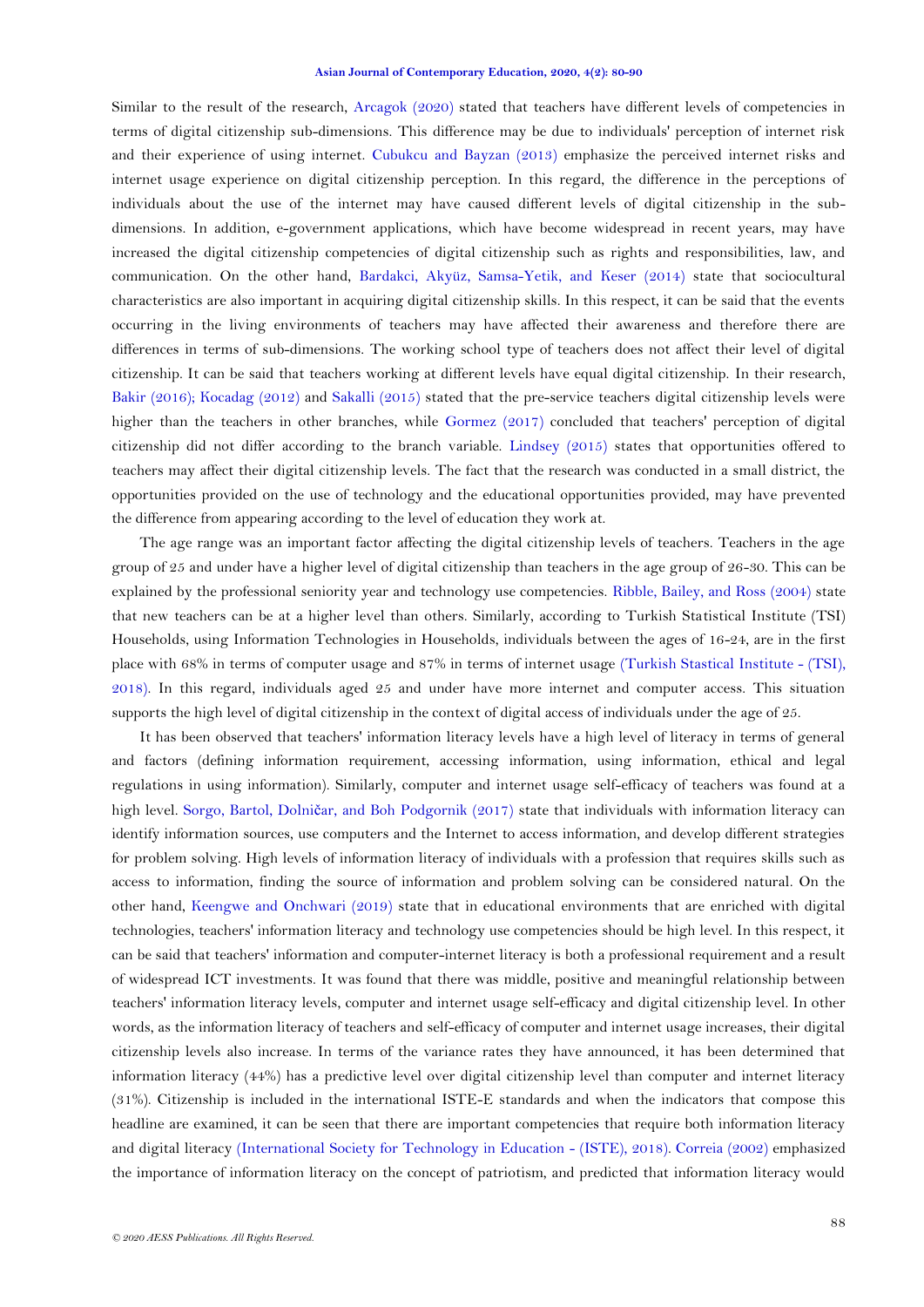<span id="page-9-0"></span>lead to important changes in the concept of patriotism along with concepts such as computer, media and digital literacy in those years when digitalization was just beginning to become widespread. As a matter of fact, [Choi](#page-9-14)  [\(2016\)](#page-9-14) emphasized that citizenship has gained a new form as digital citizenship in digital environments that dominate all areas of our lives, and that qualifications such as information literacy and use of digital technology are important in this day, which citizenship is known as the internet age. Similarly, [Mossberger. \(2008\)](#page-10-14) emphasizes that the concepts of technological literacy and information literacy are important for digital citizenship in the information age. In this respect, the importance of the relationship between information literacy and computer and internet usage self-efficacy can be expressed.

In the light of the findings obtained as a result of the research, it may be suggested that teachers should be given training that can guide digital citizenship in their educational processes, especially considering the indicators in ISTE standards. It can be suggested to conduct research on students to determine the level of digital citizenship levels of teachers 'reflection on students' guidance. As a result of the research, a significant relationship was found between information literacy and computer-internet literacy. It may also be recommended to train teachers to acquire these skills and to increase their digital citizenship levels.

> **Funding:** This study received no specific financial support. **Competing Interests:** The authors declare that they have no competing interests. **Acknowledgement:** Both authors contributed equally to the conception and design of the study.

# **REFERENCES**

<span id="page-9-8"></span><span id="page-9-1"></span>Adiguzel, A. (2011). Development of information literacy scale. *Dicle University Ziya Gökalp University Faculty Dergisi, 17*, 15-28. Akkoyunlu, B., & Kurbanoglu, S. (2004). A study on teachers' information literacy self-efficacy beliefs. *Hacettepe University Journal* 

*of Education, 27*(27), 11-20.

<span id="page-9-2"></span>Alberta. (2012). *Digital citizenship policy development guide*. Canada: Alberta Education School Technology Branch.

- <span id="page-9-6"></span>Aldemir, A. (2003). New approach in access to information: Information literacy (pp. 25-26). Aytaç Yıldızeli, Canan Duran, Hatice Kübra Bahşişoğlu. Ankara.
- <span id="page-9-11"></span>Arcagok, S. (2020). The company is a full-fledged digital company. *Yüzüncü Yıl University Journal of Education, 17*(1), 534-556.

<span id="page-9-5"></span>Bailey, G., & Ribble, M. (2007). *Digital citizenship in schools*. Eugene, OR: International Society for Technology in Education.

- <span id="page-9-9"></span>Bakir, E. (2016). *Determination of digital citizenship levels of elementary teacher candidates according to digital citizenship sub-dimensions.* Master Thesis. Karadeniz Technical University Institute of Educational Sciences: Trabzon.
- <span id="page-9-12"></span>Bardakci, S., Akyüz, H. İ., Samsa-Yetik, S., & Keser, H. (2014). *A sociocultural study on pre-service teachers' digital citizenship tendencies*. Paper presented at the In 8th International Computer & Instructional Technologies Symposium (ICITS). Trakya University: Edirne.
- <span id="page-9-4"></span>Bowser, A., Davis, K., Singleton, J., & Small, T. (2017). Professional learning: A collaborative model for online teaching and development. *SRATE Journal, 26*(1), 1-8.
- <span id="page-9-10"></span>Buyukozturk, S., Kilic Cakmak, E., Akgun, O. E., Karadeniz, S., & Demirel, F. (2014). *Scientific research methods* (17th ed.). Ankara: Pegem Publications.
- <span id="page-9-14"></span>Choi, M. (2016). A concept analysis of digital citizenship for democratic citizenship education in the internet age. *Theory & Research in Social Education, 44*(4), 565-607. Available at: https://doi.org/10.1080/00933104.2016.1210549.
- <span id="page-9-13"></span>Correia, A. M. R. (2002). *Information literacy for an active and effective citizenship*. Paper presented at the In White Paper Prepared for UNESCO, the US National Commission on Libraries and Information Science, and the National Forum on Information Literacy, for use at the Information Literacy Meeting of Experts, Prague, The Czech Republic.
- <span id="page-9-3"></span>Cubukcu, A., & Bayzan, S. (2013). Digital citizenship perception in Turkey and the conscious perception of the internet, safe and effective methods to increase usage. *Middle Eastern & African Journal of Educational Research, 5*, 148-174.
- <span id="page-9-7"></span>Doyle, C. S. (1994). *Information literacy in an information society: A concept for the information age*: Diane Publishing.